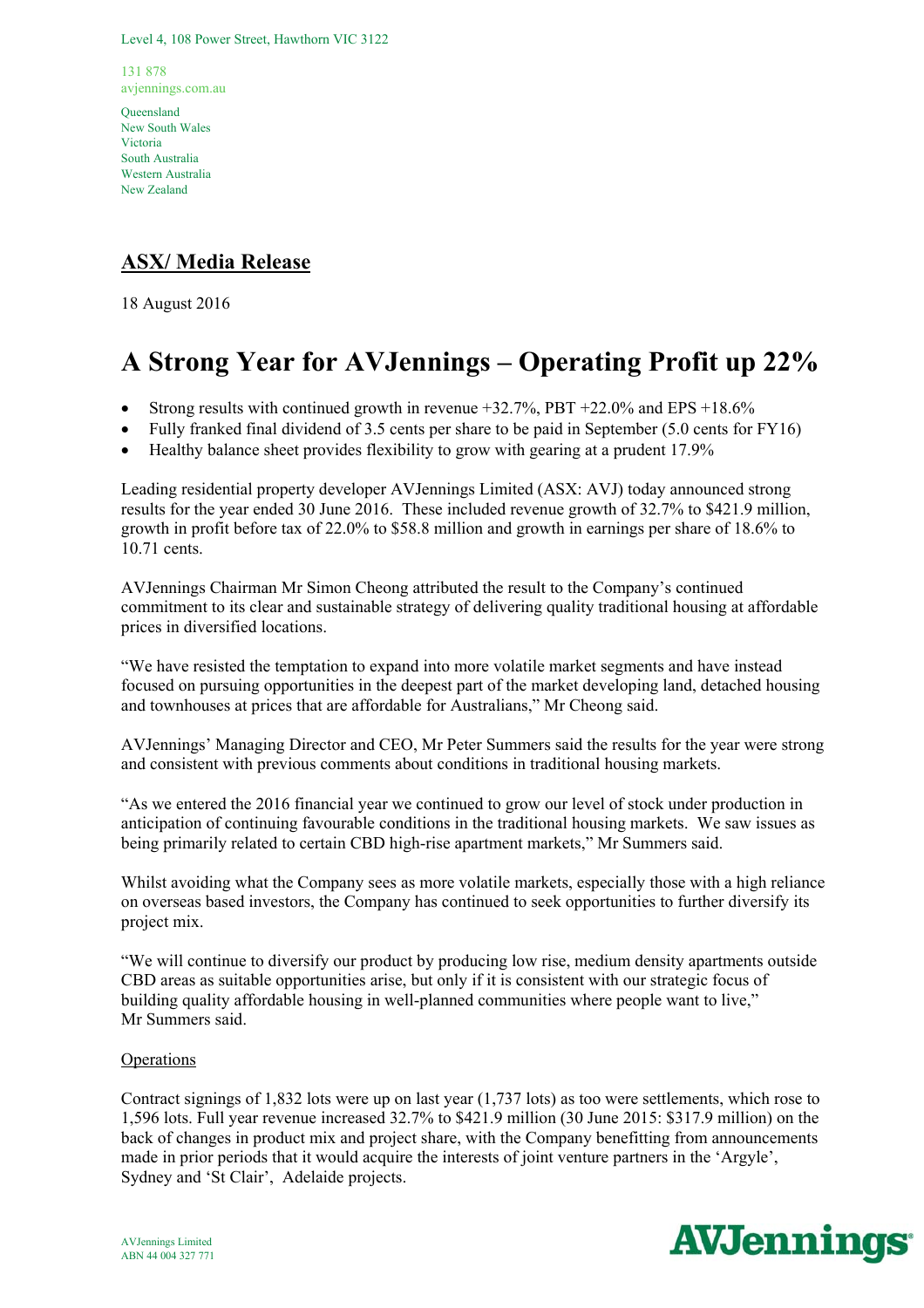Work in progress was up 11.2% year-on-year to 1,681 lots and reflects the Company's continuing confidence in its markets. That its strategy is accepted by customers is demonstrated by the fact that the level of completed unsold stock remained insignificant at only 2.8% (by value) of total lots under control. As a predominantly horizontal developer the Company has greater flexibility to actively manage product mix and production levels in response to market signals.

Particularly good contributions were made by 'Arcadian Hills', 'The Ponds' and 'Argyle' in Sydney and 'Magnolia' on the Central Coast of New South Wales. 'Nottingham Square' in Brisbane, 'Big Sky' in Coomera and 'Creekwood' in Caloundra all performed well for Queensland. 'Hazelcroft' and 'Lyndarum' demonstrated the ongoing strength of demand in the north of Melbourne, while 'St Clair' in Adelaide and 'Catalina' in Hobsonville Auckland had particular appeal for customers in those markets.

#### Capital Management

Mr Cheong said, "the Directors are pleased to declare that a final, fully franked dividend of 3.5 cents per share be paid in September 2016, taking total dividends declared for FY2016 to 5.0 cents per share (4.0 cents per share for FY2015).

Gearing remained low with net debt/ total assets of only 17.9% (total net debt of \$132.4 million), moderately above the position at 30 June 2015 (13.6%) but well below that at 31 December 2015  $(22.9\%)$ .

At 10,048 lots, inventory was maintained at a similar level to last year (30 June 2015: 10,198 lots) despite the solid level of sales. Acquisitions included:

- the remaining 50% of the Argyle Elderslie, New South Wales joint venture;
- two separate land parcels in Bridgeman Downs, Queensland (approximately 114 townhouse and land lots);
- a large land parcel at Spring Farm, New South Wales (up to 540 lots); and
- additional land parcels at Hobsonville Auckland (approximately 414 lots).

The Company's production profile remains mature despite its ongoing stock replenishment programme. This was achieved as a result of acquisitions being either related to existing projects or often at advanced stages of planning.

#### Outlook

The Company believes that its markets are fundamentally strong and that its strategy of delivering traditional housing solutions at affordable prices in well-planned sustainable communities, should continue to provide shareholders with healthy returns.

In terms of specific market conditions, Sydney and the Central Coast of New South Wales remain very active with good demand driven by inadequate land supply and building delivery constraints, although the rate of sale of developed land lots is showing early signs of moderating as price points test the limits of affordability.

Auckland is a strong market and the high quality, master-planned Hobsonville project continues to experience significant demand with excellent sales and margins being generated, leading the Company to explore further opportunities there.

Land sale rates and prices seem to be stabilising at more sustainable levels in Brisbane, Caloundra and Coomera in Queensland, while the Adelaide South Australia residential market remains subdued but positive signs are emerging.